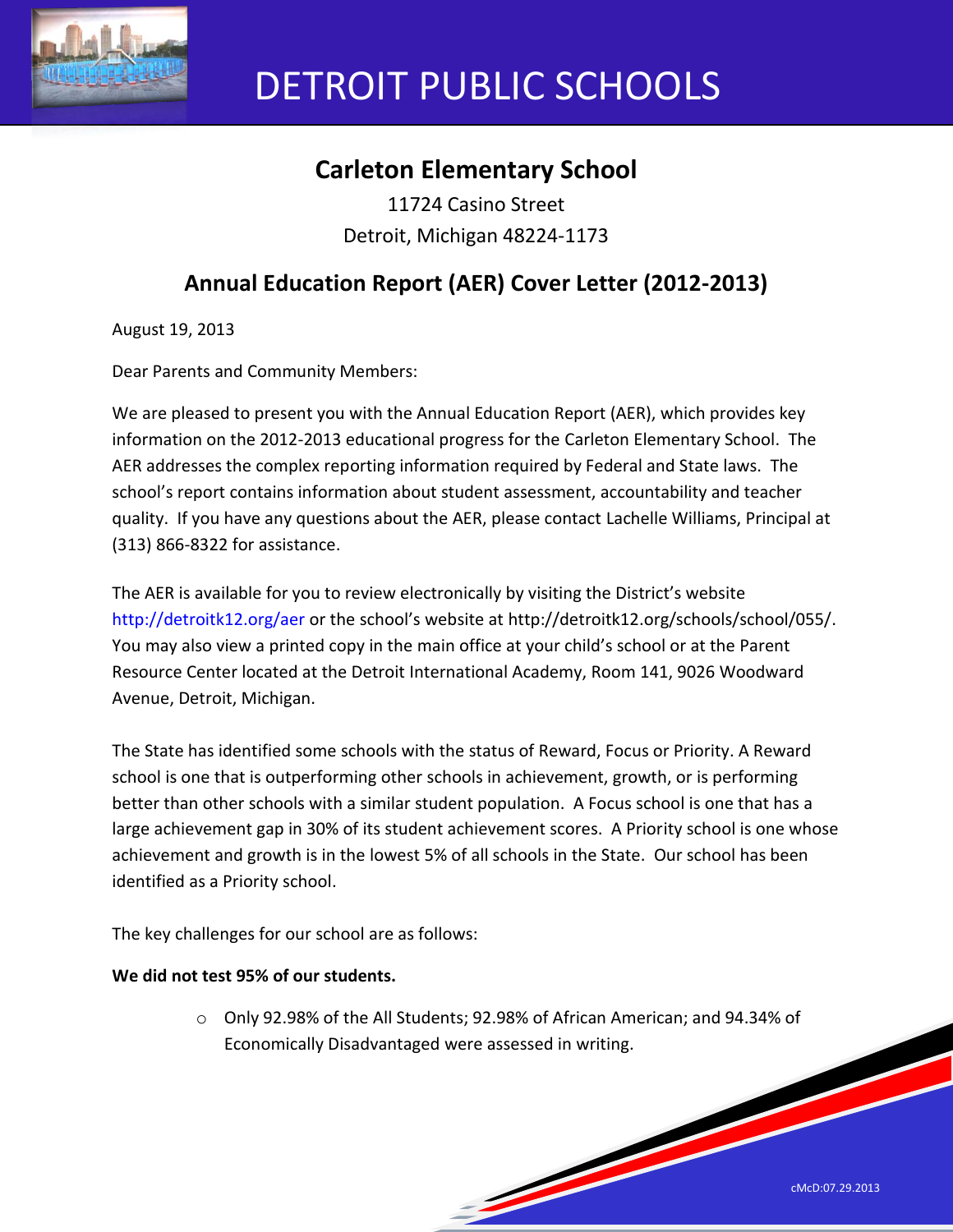**We did not attain Differentiated target achievement goals for all subgroups of students in reading.** 

> o Only 0.0% of the Bottom 30% subgroup met the Differentiated target for reading.

**We did not attain Differentiated target achievement goals for all subgroups of students in writing.** 

 $\circ$  Only 0.0% of the Bottom 30% subgroup met the Differentiated target for writing.

**We did not attain Differentiated target achievement goals for all subgroups of students in mathematics.** 

> o Only 0.0% of the Bottom 30% subgroup met the Differentiated target for mathematics.

**We did not attain Differentiated target achievement goals for all subgroups of students in science.** 

> $\circ$  Only 2.08% of the All Students; 0.0% of the Bottom 30%; 2.13% of the African American and 2.08% of Economically Disadvantaged met the Differentiated target for science.

**We did not attain Differentiated target achievement goals for all subgroups of students in social studies.** 

> o Only 0.0% of the Bottom 30% subgroup met the Differentiated target for social studies.

> > Page 2 of 6

We are actively working to address our Michigan School Scorecard issues, accelerate student achievement and close persistent gaps in achievement by hiring more Support Staff to work with our students in small groups. Instead of starting our afterschool program in March, we will start our after school tutorial program in September. We have recently completed Professional Development in the areas of RTI and DI. We will make sure we implement Response to Intervention (RTI) and Differentiated Instruction (DI) with fidelity during the upcoming school year. We have ordered more technology to use in the classrooms. The Instructional Specialist will work with small groups of students. The Principal has also committed to working with students in small groups and one-on-one. We will conduct Learning Cycles and there will be some Flexible grouping. There will be additional Professional Development offered to the staff.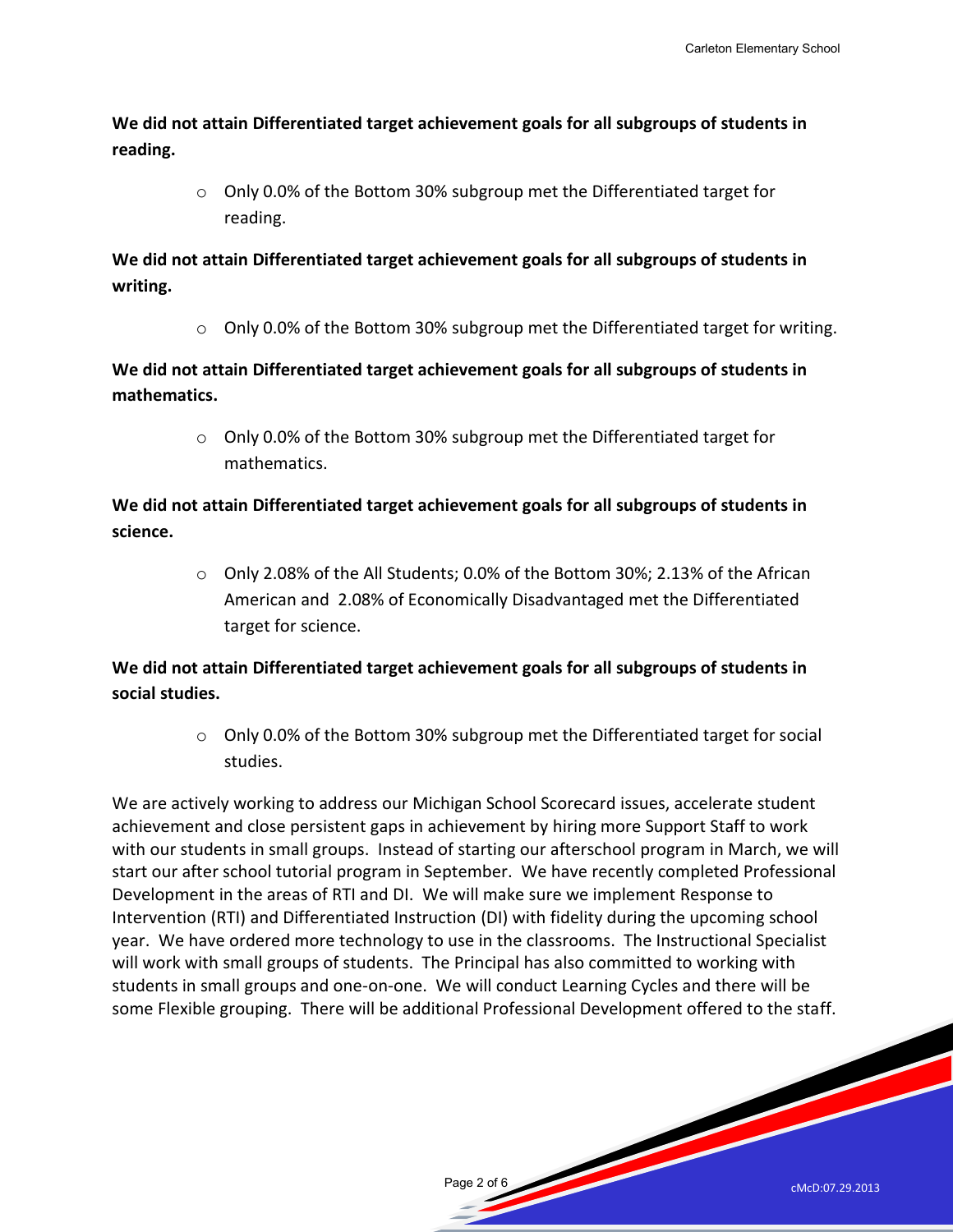#### **Parent Involvement**

Our parents have asked for help with reading so they can better help their children when they are at home. Therefore, we will have after school tutoring for our parents who are struggling readers. We are planning a MEAP Parent Night for our parents. The parents will be given an opportunity to complete a sample, MEAP formatted test. We will involve our parents in our MEAP Rally and we also have plans for a Back-to-School MEAP Cookout. Parent meetings will focus on testing strategies/tips.

State law requires that we also report additional information.

#### **Process for Assigning Pupils to the School**

During the 2011-2012 school year, Detroit Public Schools implemented the "Open Enrollment Initiative." This initiative allows students to elect to attend any Detroit Public School without being required to live within the boundary for that school. The "Open Enrollment Initiative" does not apply to the Examination High Schools or Application Schools. Parents may enroll their child(ren) in the school of their interest as long as the school has not reached capacity for their particular grade. Enrollment preference is given to students who live within the boundary of a school.

It should also be noted that transportation will not be provided for students who select a school outside of the boundary of their home school. "Open Enrollment Initiative" resources can be found on our website at: [http://detroitk12.org/resources/prospective\\_students/](http://detroitk12.org/resources/prospective_students/)

#### **School Improvement Status**

| Year      | <b>School Improvement Status</b> |  |
|-----------|----------------------------------|--|
|           |                                  |  |
| 2012-2013 | Priority                         |  |
| 2011-2012 | Priority ~ AYP Not Met           |  |

### **Detroit Public Schools' Core Curriculum:**

Consistent with the Detroit Public Schools 2013-2017 Strategic Plan**,** there are aggressive plans to accelerate the rate of student achievement and to ensure that students graduate with the academic and social skills necessary for success in college and the workplace.

Page 3 of 6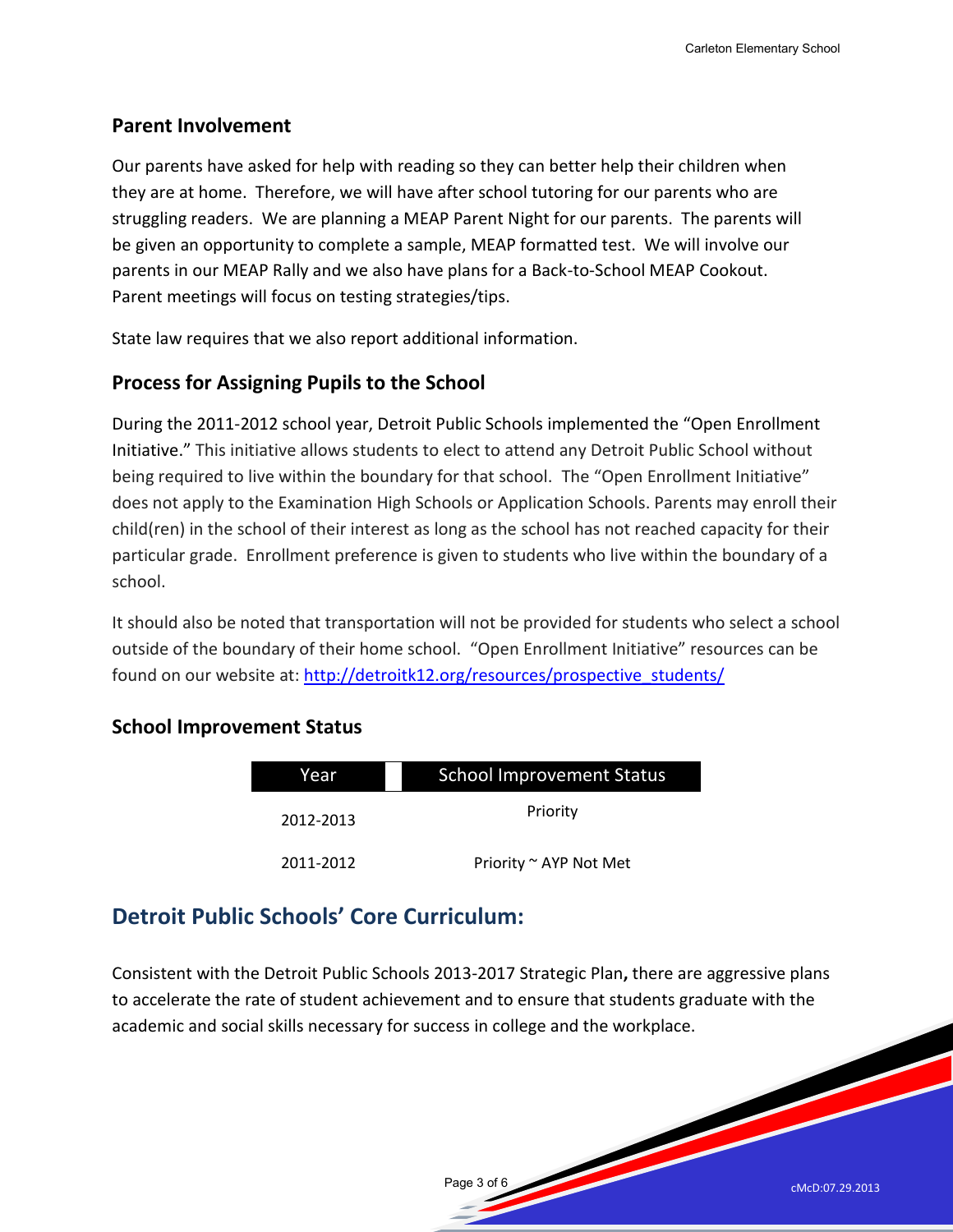#### **Specific curriculum actions are based on the District's strategic plan to:**

- I. Broaden Services to Address Student Needs
- II. Support Parents and Families
- III. Offer Broad/High Quality Programs
- IV. Improve Customer Service
- V. Create Safe Learning Environments
- VI. Transform Central and School based services to serve customers better
- VII. Improve Technology
- VIII. Minimize the Impacts of Change
- IX. Foster School-Based Leadership
- X. Celebrate and Promote Success
- XI. Ensure Fiscal Stability
- XII. Improve Attendance and Discipline

The "Neighborhood-Centered, Quality Schools," Strategic Plan, is available online at [http://detroitk12.org/content/wp-content/uploads/2013/03/Strategic\\_Plan\\_DRAFT-FINAL.pdf](http://detroitk12.org/content/wp-content/uploads/2013/03/Strategic_Plan_DRAFT-FINAL.pdf)

#### **Access to the Core Curriculum**

The instructional strategies and grade level expectations are aligned to the State standards and the NAEP. This represents the core curriculum, which is supported by the texts, materials, computer software and other school level resources used daily in the classrooms. All of the professional development activities are aligned to the core curriculum.

The implementation is a process delineated in the District Plan. This plan serves as the framework for each school's academic achievement plan.

The frequent monitoring of the implementation of these plans are conducted by the school diagnostic visits, review of the benchmark assessments, use of the teacher evaluation tool and adherence to the pacing calendar.

The variances from the State Plan can be found in the grade level expectations, which are also aligned to the higher standards of NAEP.

Parents/Guardians are offered classes to increase parenting skills, early childhood literacy, adult literacy and GED. During the school year, the Regional Parent Resource Center is a vehicle for parents and other community members to participate in regular and on-going informational and participatory sessions focused on curriculum and instruction. Learning Village (an online instructional management system),Web updates and semi-annual progress reports are a means to disseminate achievement information to educators.

Page 4 of 6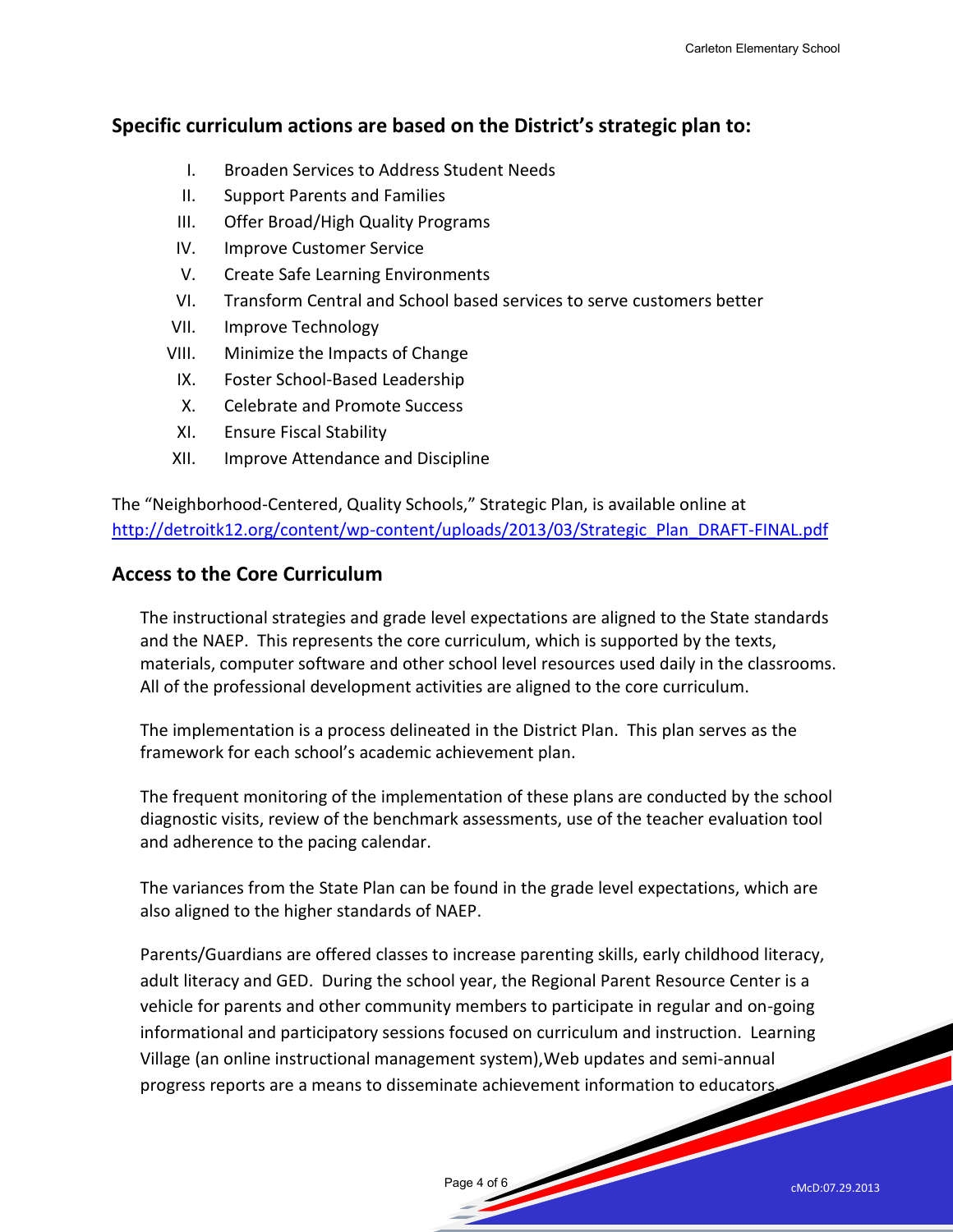#### **Access to the Core Curriculum (Continued):**

Parents will have the opportunity to monitor students' progress, including attendance, through **Parent Connect** in the Fall.

Detroit Public Schools Core Curriculum is currently under revision. Pacing Charts and Curriculum guides will be posted to the Division of Teaching and Learning under the Leadership page of our website in the near future.

#### **Parent Engagement**

- $\div$  Use the technology portal for parents to view daily lessons and to communicate with teachers.
- ❖ Implement and follow through with the parent contracts.
- $\clubsuit$  Use the Parent Resource Center to engage parents in innovative workshops and sessions that are practical and will result in parent support to students at home.

#### **Student Achievement Results**

Aggregate Student Achievement Results and Detroit Public Schools Quarterly NWEA~MAP Reading and Mathematics reports for Carleton Elementary School can be found on the Detroit Public Schools' web page at the Research, Evaluation and Assessment site at [http://detroitk12.org/data/rea/.](http://detroitk12.org/data/rea/) The following reports are available:

- District Profile Report
- Combined School Profile Reports
- Individual School Profile Reports
- Adequate Yearly Progress (AYP) Reports
- Michigan Accountability Scorecard Report
- Annual Education Report

| <b>School Year</b> | <b>Total Parent</b><br>Interactions | Percent |
|--------------------|-------------------------------------|---------|
| 2012-2013          | 330                                 | 42.7%   |
| 2011-2012          | 275                                 | 28.7%   |

#### **Parent-Teacher Conferences (Interactions):**

The Detroit Public Schools' Office of Research, Evaluation, Assessment and Accountability has developed a data collection system which has enabled the District to comply with the Annual Education Report criteria of identifying the number and percent of students represented by parents at Parent-Teacher Conferences.

Page 5 of 6